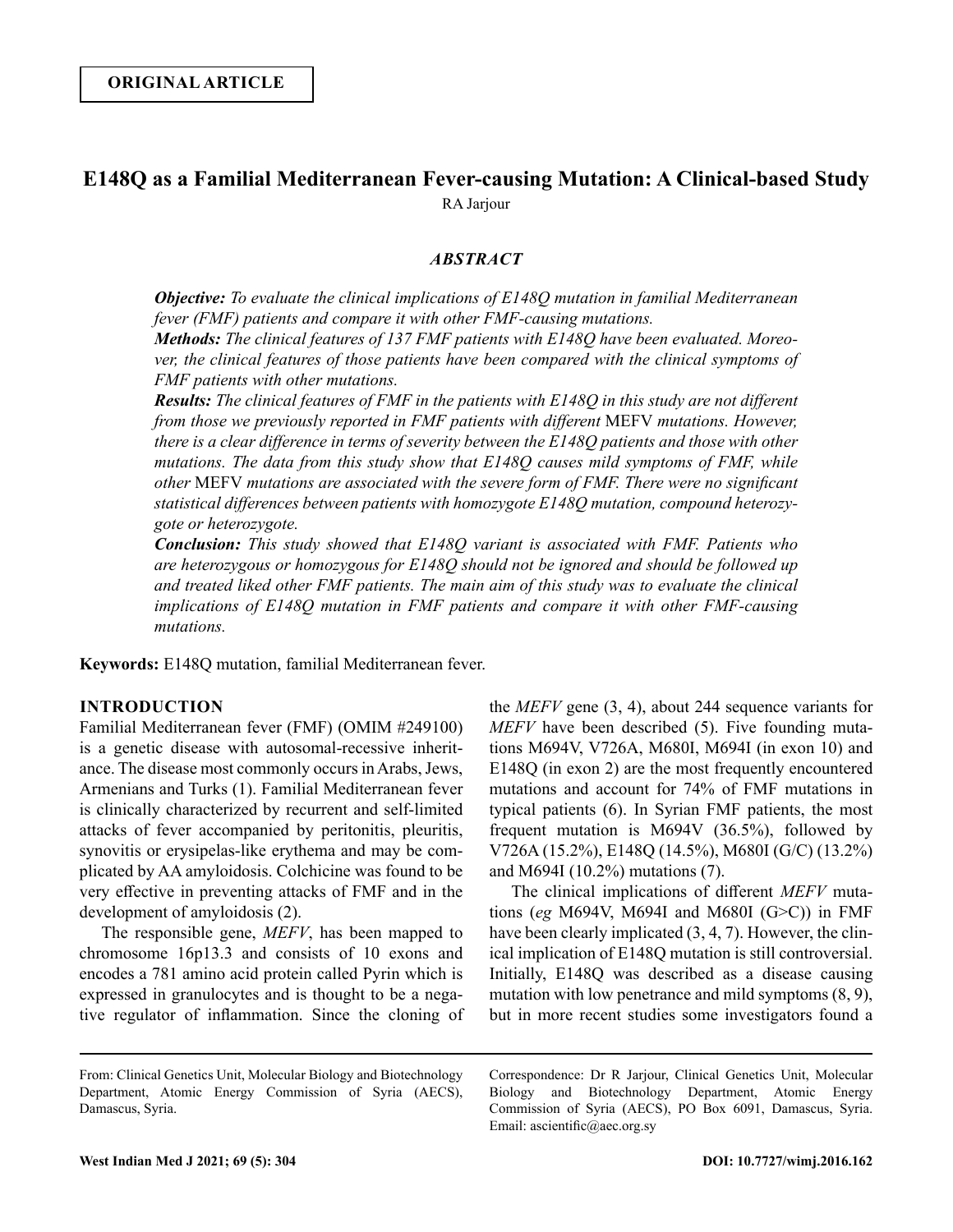similar frequency of E148Q among patients and controls and therefore suggested that it is no more than a benign polymorphism (10, 11). The carrier frequency of E148Q is 7.93% in Syrians (Rami Jarjour and Rami Abou Jamra, unpublished data), 5% in Lebanese (12), 12% in Turks (13) and 10% in Ashkenazi Jews (14).

The main aim of this study was to evaluate the clinical implications of E148Q mutation in FMF patients and compare it with other FMF-causing mutations.

## **SUBJECTS AND METHODS**

A total of 787 Syrian FMF patients were referred to the Clinical Genetics Unit, Atomic Energy Commission of Syria (AECS), Damascus, Syria, for FMF mutation detection and genetic counseling between April 2005 and December 2011. All the patients were of Syrian Arab origin. The following *MEFV* mutations were investigated: E148Q in exon 2, P369S in exon 3, F479L in exon 5, and M680I (G/C), M680I (G/A), I692del, M694V, M694I, K695R, V726A, A744S, and R761H in exon 10. A clinical diagnosis of FMF was made by the author according to the international FMF criteria (15).

Out of the 787 FMF patients, records of 137 unrelated FMF patients with E148Q mutation were retrospectively reviewed. The disease severity was evaluated according to the previously described criteria (16) and assigned to 1 of 3 severity levels (mild, intermediate or severe). Every patient was informed about the study, and a written consent was signed either by the patient or his/her parent for blood sampling. This study has been approved by the Institutional Review Board of the AECS.

For all patients, EDTA blood was sampled and DNA was isolated from frozen blood samples by the phenolchlorophorm extraction method (17).

*MEFV* mutation analysis was performed for 12 mutations using a reverse-hybridization assay (FMF StripAssay™) according to the manufacturer's instructions (ViennaLab Labordiagnostika, Vienna, Austria).

#### **Statistical analysis**

Differences between groups were assessed using Z-test for two proportions and T-test for means. All *p* values were two-tailed, and confidence intervals were set at 95%. A  $p$  value  $\leq 0.05$  was accepted as statistically significant.

#### **RESULTS**

Among the 137 FMF patients with E148Q mutation, 72 (52.6%) were males and 65 (47.4%) were females (female-to-male ratio was 0.9) (Table 1). A positive family history of FMF was observed in 54 (39.42%) of the patients. The mean age of onset of FMF in Syrian patients was  $15.19 \pm 10.63$  years.

The main clinical characteristics of the patients were as follows (Table 1): peritonitis was observed in 95.62% of the patients, fever in 70.8%, arthritis in 8.03%, pleuritis in 36.5% and myalgia in 2.19%. None of the patients showed erysipelas-like erythema or pericarditis. None of the patients developed amyloidosis.

Table 1: Comparison of clinical features and FMF severity score between patients with E148Q and patients with other mutations\*

|                            | <b>Group I</b>               | <b>Group II</b>                 | Significance     |
|----------------------------|------------------------------|---------------------------------|------------------|
|                            | E148O                        | Other                           | (Z test or T     |
|                            | (this study)<br>$(N_0, 137)$ | mutations* $(7)$<br>$(N_0, 97)$ | test)            |
|                            |                              |                                 |                  |
| Male/female                | 72/65                        | 48/49                           | No               |
| Age of onset (years)       | $15.19 \pm 10.63$            | $11.68 \pm 10.11$               | Yes <sup>a</sup> |
| Abdominal pain             | 131 (95.62%)                 | 88 (90.72%)                     | N <sub>0</sub>   |
| Nausea                     | 72 (52.55%)                  | 46 (47.42%)                     | N <sub>0</sub>   |
| Vomiting                   | 64                           | 47                              | No               |
| Diarrhoea                  | 40                           | 34                              | No               |
| Fever                      | 97 (70.8%)                   | 83 (85.57%)                     | Yes <sup>b</sup> |
| Chest pain                 | 50 (36.5%)                   | 16 (16.49%)                     | Yes <sup>c</sup> |
| Arthralgia                 | 59                           |                                 |                  |
| <b>Arthritis</b>           | $11(8.03\%)$                 | 31 (31.96%)                     | Yes <sup>d</sup> |
| Erysipelas-like erythema   | $0(0\%)$                     | $4(4.12\%)$                     | N <sub>0</sub>   |
| Myalgia                    | 3(2.19%)                     | $2(2.06\%)$                     | N <sub>0</sub>   |
| Family history             | 54 (39.42%)                  | 40 (41.24%)                     | No               |
| Colchicine treatment       | 63                           | 57                              |                  |
| Response to colchicine     | 46 (73.02%)                  | 46 (80.7%)                      | N <sub>0</sub>   |
| Attacks frequency/year     | $14.39 \pm 11.77$            | $17.42 \pm 10.18$               | Yes <sup>e</sup> |
| Duration of attacks (days) | $3.11 \pm 2.23$              | $3.42 \pm 3.15$                 | Yes <sup>f</sup> |
| Amyloidosis                | $0(0\%)$                     | $0(0\%)$                        | No               |
| Mean severity score        |                              |                                 |                  |
| Severe                     | $11(8.03\%)$                 | 31 (31.96%)                     | Yes <sup>g</sup> |
| Intermediate               | 33 (24.09%)                  | 32 (32.99%)                     | N <sub>o</sub>   |
| Mild                       | 93 (67.88%)                  | 31 (31.96%)                     | Yesh             |

 $^{a}p$  value = 2.56;  $^{b}Z$  value = 2.484;  $^{c}Z$  value = 3.204;  $^{d}Z$  value = 4.526;  $^{e}Z$ 

value = 2.04; f *Z* value = 8.9; g *Z* value = 4.526; h *Z* value = 5.291.

\* P369S, F479L, M680I (G/C), M680I (G/A), E148Q, I692del, M694V, M694I, K695R, V726A, A744S, and R761H (7).

Of the 137 patients, 63 (45.9%) were treated with colchicine and 46 (73.02%) responded with complete remission or significant improvement (reduction of number and severity of FMF episodes).

In a previous study, the author identified the frequency and distribution of 12 *MEFV* mutations in 97 Syrian patients and performed a genotype–phenotype correlation in the patients' cohort (7). The following *MEFV* mutations were investigated: E148Q in exon 2, P369S in exon 3, F479L in exon 5, and M680I (G/C), M680I (G/A), I692del, M694V, M694I, K695R, V726A,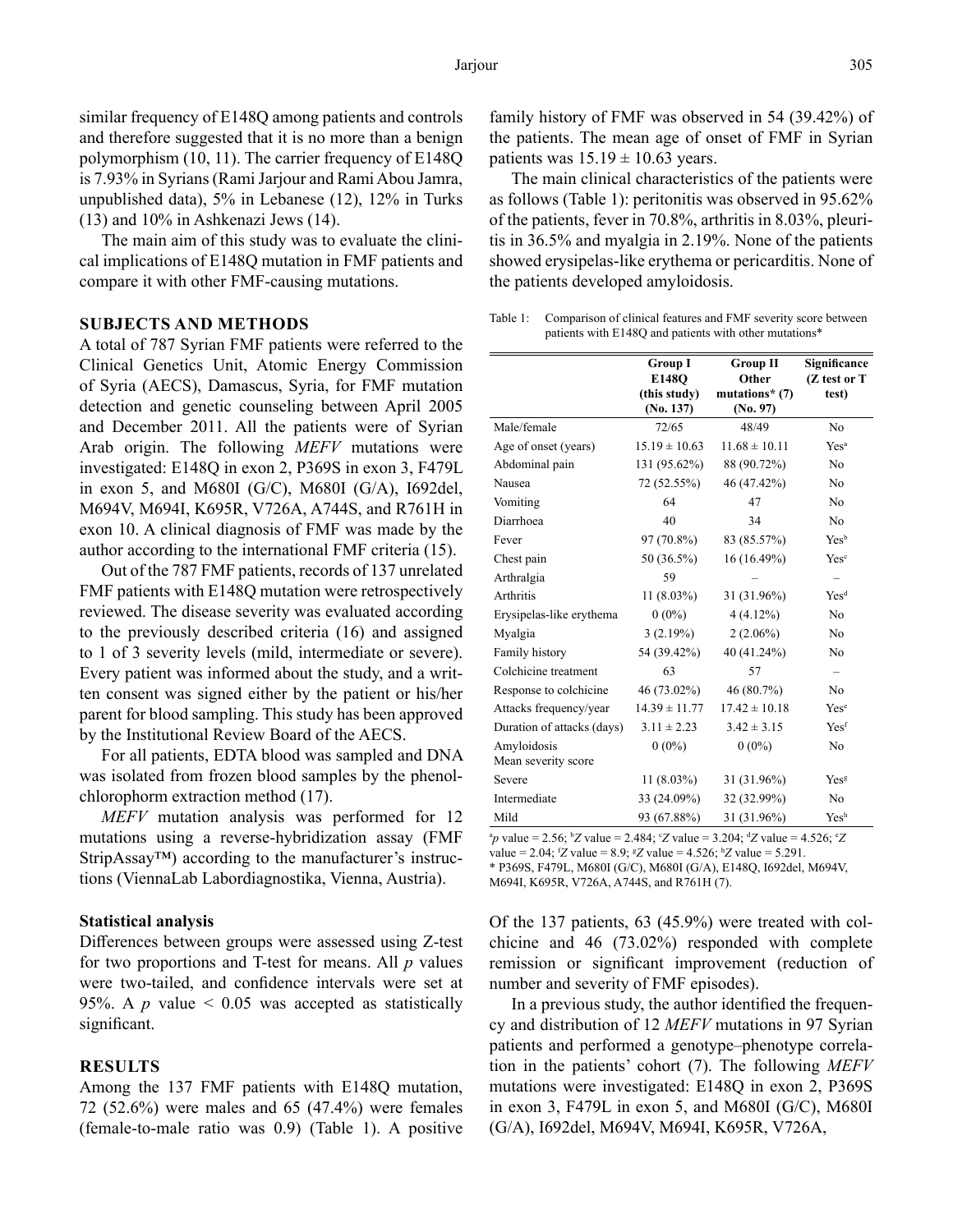| Table 2: Clinical features of different subgroups according to the E148Q mutation |  |
|-----------------------------------------------------------------------------------|--|
|-----------------------------------------------------------------------------------|--|

|                               | Group (A)<br>Group (B)                  |                                                      | Group(C)                                 | Significance             |                |                          |
|-------------------------------|-----------------------------------------|------------------------------------------------------|------------------------------------------|--------------------------|----------------|--------------------------|
|                               | Homozygote<br>E148Q/E148Q<br>$(N_0, 6)$ | Compound<br>heterozygote<br>$E148O/+$<br>$(N_0, 49)$ | Heterozygote<br>$E148O/-$<br>$(N_0, 82)$ | A and B                  | A and C        | <b>B</b> and C           |
| 1—Age of onset (years)        | $11.33 \pm 3.07$                        | $14.2 \pm 11.02$                                     | $16.08 \pm 10.72$                        | N <sub>o</sub>           | No             | N <sub>o</sub>           |
| 2-Abdominal pain              | 6                                       | 45                                                   | 80                                       | N <sub>o</sub>           | No             | N <sub>o</sub>           |
| 3-Nausea                      | 5                                       | 22                                                   | 45                                       | N <sub>o</sub>           | No             | N <sub>o</sub>           |
| 4-Vomiting                    | 5                                       | 23                                                   | 36                                       | N <sub>o</sub>           | No             | N <sub>o</sub>           |
| 5-Diarrhoea                   |                                         | 17                                                   | 22                                       | N <sub>o</sub>           | No             | No                       |
| 6-Fever                       | 6                                       | 39                                                   | 52                                       | N <sub>o</sub>           | No             | No                       |
| 7-Chest pain                  | 3                                       | 17                                                   | 30                                       | N <sub>o</sub>           | No             | N <sub>o</sub>           |
| 8-Arthralgia                  | 4                                       | 22                                                   | 33                                       | N <sub>o</sub>           | No             | N <sub>o</sub>           |
| 9-Arthritis                   | $\Omega$                                | 6                                                    | 5                                        | N <sub>o</sub>           | N <sub>o</sub> | N <sub>o</sub>           |
| 10—Erysipelas-like erythema   | $\Omega$                                | $\mathbf{0}$                                         | $\overline{0}$                           | No                       | No             | N <sub>o</sub>           |
| 11-Myalgia                    | $\Omega$                                |                                                      | 2                                        | N <sub>0</sub>           | N <sub>o</sub> | No                       |
| 12-Family history             |                                         | 27                                                   | 26                                       | N <sub>o</sub>           | No             | Yes <sup>a</sup>         |
| 13-Colchicine treatment       | 2                                       | 27                                                   | 34                                       | $\overline{\phantom{0}}$ |                | $\overline{\phantom{0}}$ |
| 14—Response to colchicine     | $\overline{c}$                          | 18                                                   | 26                                       | N <sub>o</sub>           | No             | No                       |
| 15-Attacks frequency/year     | $20.5 \pm 12.53$                        | $16.43 \pm 10.71$                                    | $12.51 \pm 12.23$                        | N <sub>o</sub>           | N <sub>o</sub> | N <sub>o</sub>           |
| 16-Duration of attacks (days) | $2.8 \pm 1.16$                          | $3.02 \pm 1.84$                                      | $3.1 \pm 2.51$                           | N <sub>o</sub>           | No             | N <sub>o</sub>           |
| 17-Mean severity score        |                                         |                                                      |                                          |                          |                |                          |
| Severe                        |                                         | $\overline{4}$                                       | 6                                        | N <sub>o</sub>           | N <sub>o</sub> | N <sub>o</sub>           |
| Intermediate                  | 2                                       | 16                                                   | $\overline{7}$                           | N <sub>o</sub>           | No             | Yesb                     |
| Mild                          | 3                                       | 29                                                   | 61                                       | N <sub>o</sub>           | No             | No                       |

 ${}^{\text{a}}Z$  value = 2.45;  ${}^{\text{b}}Z$  value = 3.27.

A744S, and R761H in exon 10. The most frequent mutation was M694V (36.5%), followed by V726A (15.2%), E148Q (14.5%), M680I (G/C) (13.2%) and M694I (10.2%) mutations. Rare mutations (R761H, A744S, M680I (G/A), K695R, P369S, F479L, and I692del) were also detected in the patients. M694V was associated with the severe form of the disease.

In order to evaluate the clinical features of the patients in this study, the clinical features were compared to that in the previous study (Table 1). There were statistical significant differences between these two groups regarding age of onset, fever, arthritis, attacks frequency/year, and duration of attacks. However, there were no statistical significant differences between male-to-female ratio, abdominal pain, nausea, vomiting, diarrhoea, chest pain, erysipelas-like erythema, myalgia, family history, and response to colchicine.

The severity of the disease was assessed in all 137 patients (Table 1). There were statistically significance differences between the mean severity scores of this cohort and the previous cohort especially between the severely affected patients in both groups. Moreover, the mildly affected patients in both groups showed a statistically significant difference.

In order to compare the clinical features of the FMF patients with E148Q mutation, 137 patients were divided into three groups according to the presence of the E148Q mutation on both alleles (E148Q/E148Q) (homozygote) (group A), on one allele with other identified mutation (E148Q/+) (compound heterozygote) (group B) and on one allele without other identified mutation (E148Q/–) (heterozygote) (group C) (Table 2). There were no statistically significant differences between these three groups regarding age of onset, abdominal pain, nausea, vomiting, diarrhoea, fever, chest pain, arthralgia, arthritis, erysipelas-like erythema, myalgia, response to colchicines, attacks frequency/year, and duration of attacks. However, there were statistically significant differences between groups B and C regarding the family history and the severity score (intermediate).

## **DISCUSSION**

E148Q mutation is one of the most common mutations in FMF patients. Initially, E148Q was described as a disease-causing *MEFV* mutation with low penetrance and mild symptoms (8, 9). Patients who are homozygous for E148Q have a heterogeneous clinical presentation and may be at risk of developing amyloidosis (18). However,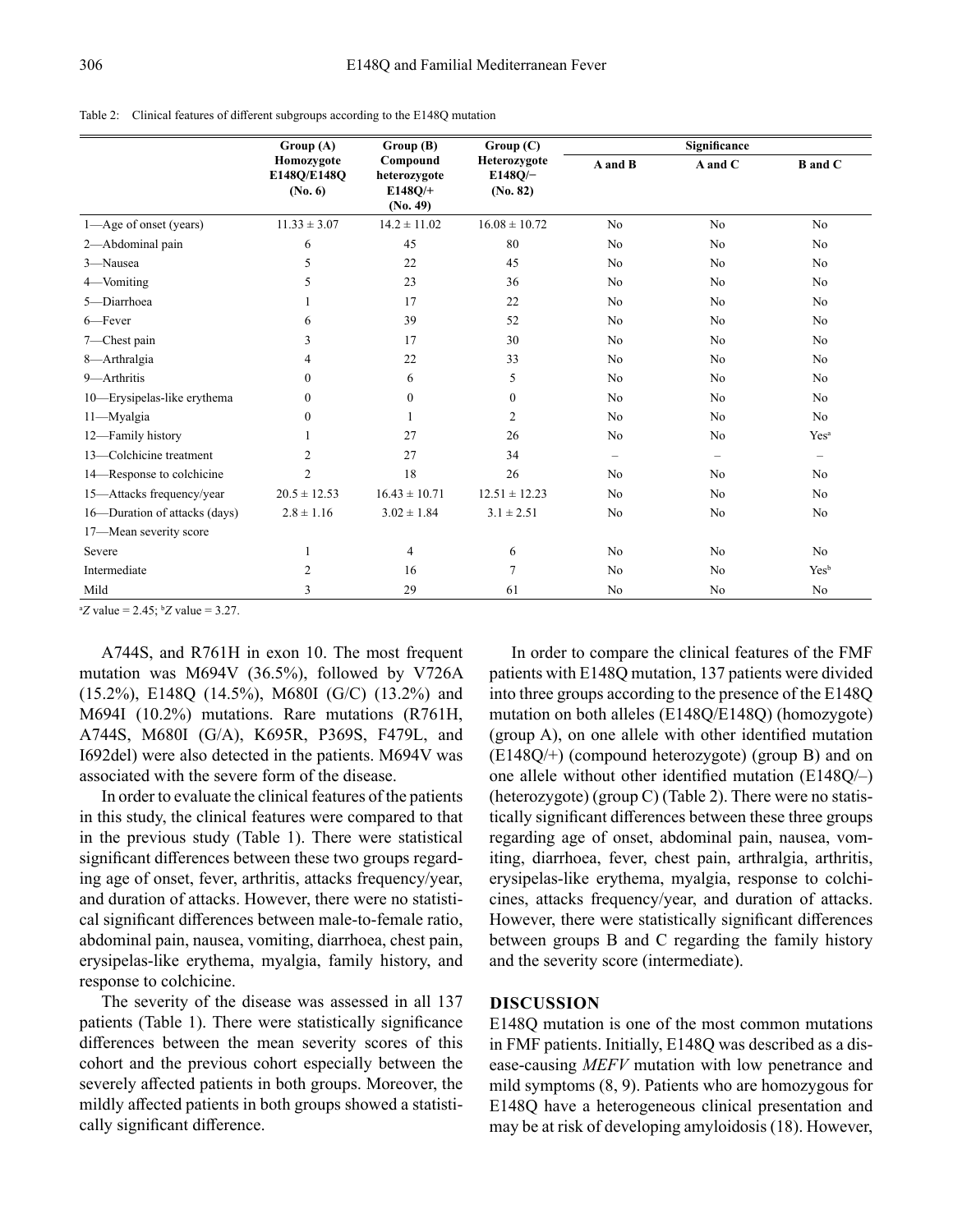the role of E148Q in FMF is controversial. In more recent studies, some investigators found a similar frequency of E148Q among patients and controls and therefore suggested that it is no more than a benign polymorphism (10, 11). Others could not provide evidence that would support the notion that E148Q is a mutation or a polymorphism  $(19)$ .

A recent study using a quantum chemistry model showed that the impact of the E148Q on the structure of pyrin is indeed low but not zero (20). This study concluded that the E148Q variation is associated with a mild effect on the structure and perhaps the function of the pyrin. Since there is no biochemical testing for FMF, the diagnosis of this genetic disease is still clinical. E148Q may have a potential role in other diseases. A recent study has shown that E148Q is a promising candidate risk factor for multiple sclerosis (21). E148Q is the most frequent mutation in patients with Behcet's disease (22, 23). In China, it has been shown that E148Q is associated with Henoch–Schönlein purpura (24). This study aimed to investigate the association between E148Q and FMF based on the clinical features of the patients carrying this mutation.

The clinical features of FMF in the patients with E148Q in this study (group I) are not different from those we previously reported in FMF patients with different *MEFV* mutations (group II) (7) (Table 1). Peritonitis was the most common symptom in this study (95.62%). Fever is the second most common symptom in this study (70.8%). However, there is a clear difference in terms of severity between the E148Q patients (group I) and those with other mutations (group II). The difference in severity score could be mainly explained by the presence of the M694V mutation in the other group (II) of FMF patients which is associated with severe form of the disease, early onset, high frequency of attacks, and higher frequencies of arthritis as we and others have previously shown (7, 25). The data from this study show that E148Q causes mild symptoms of FMF, while other *MEFV* mutations are associated with the severe form of FMF.

The rate of amyloidosis in the Syrian FMF patients is low (range  $0\% - 5\%$ ) (7, 26). This might be due to the fact that these data were obtained after the introduction of colchicine as a recommended treatment for FMF. None of the 137 patients in this study had amyloidosis. However, FMF-associated amyloidosis in patients who are heterozygote for E148Q has been reported (27). It should be noted that there was no significant difference regarding response to colchicine treatment between

groups I and II (Table 1). This notion is of great value as response to colchicine is one of the criteria of diagnosis of FMF (28). This suggests that E148Q might be a disease-causing mutation.

There were no significant statistical differences between patients with homozygote E148Q mutation (group A), compound heterozygote (group B) or heterozygote (group C) (Table 2). This shows that there were no differences between the homozygote patients (group A) and the other two groups (B and C) regarding the clinical features. Moreover, there was no difference between the heterozygote patients (group C) and the other two groups (A and B). Recently, it has been reported that a detection of a single *MEFV* mutation is sufficient in the presence of clinical symptoms for the diagnosis of FMF and the initiation of a trial of colchicines (29, 30). Moreover, a recent report has shown that the clinical picture of French heterozygote patients with recurrent fevers resembles that of homozygote patients. This report has also shown that E148Q accounts for 15% of those heterozygote patients (31). Our data are in agreement with what has been previously published. Therefore, the author suggests that patients who are heterozygous or homozygous for E148Q should be considered as FMF patients and treated with colchicine.

In conclusion, this study showed that E148Q variant is associated with FMF. Moreover, patients with E148Q should not be ignored and should be followed up and treated liked other FMF patients.

## **ACKNOWLEDGEMENTS**

I would like to thank Mrs. Reem Dodaki and Mr. Rami Majdalawi for technical assistance. I would also like to thank the Director General of AECS, and Head of Department, for their support. This work was financially supported by Atomic Energy Commission of Syria (AECS).

### **AUTHORS' NOTE**

The author has declared no conflicts of interest.

## **REFERENCES**

- 1. Sohar E, Gafni J, Pras M, Heller H. Familial Mediterranean fever. A survey of 470 cases and review of the literature. Am J Med 1967; **43:** 227–53.
- 2. Lidar M, Livneh A. Familial Mediterranean fever: clinical, molecular and management advancements. Neth J Med 2007; **65:** 318–24.
- 3. Consortium TFF. A candidate gene for familial Mediterranean fever. Nat Genet 1997; **17:** 25–31.
- 4. Consortium TIF. Ancient missense mutations in a new member of the RoRet gene family are likely to cause familial Mediterranean fever. Cell 1997; **90:** 797–807.